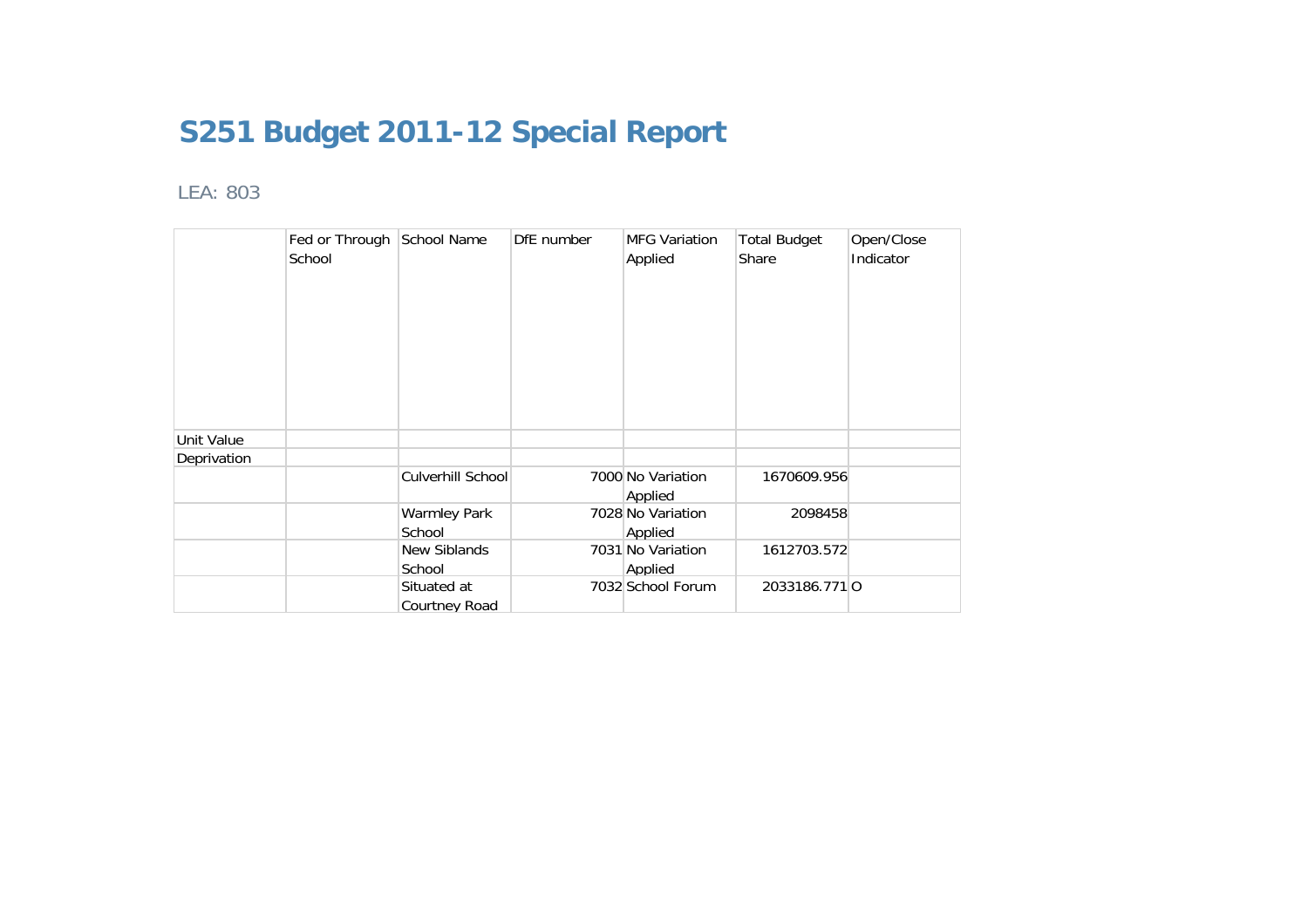| Open/Close Date              | <b>MLD</b> | <b>SLD</b>  | Autistic    | PD          | <b>PMLD</b> | SLD/CHB     |
|------------------------------|------------|-------------|-------------|-------------|-------------|-------------|
|                              |            |             |             |             |             |             |
|                              |            |             |             |             |             |             |
|                              |            |             |             |             |             |             |
|                              |            |             |             |             |             |             |
|                              |            |             |             |             |             |             |
|                              | 6097.18000 | 10004.29000 | 16304.00000 | 13210.77000 | 16304.00000 | 16304.00000 |
|                              | 0.00000    | 0.00000     | 0.00000     | 0.00000     | 0.00000     | 0.00000     |
|                              | 0.00000    | 2.00000     | 6.75000     | 12.58333    | 2.08333     | 0.00000     |
|                              | 0.00000    | 50.83333    | 36.83333    | 0.00000     | 21.75000    | 1.75000     |
|                              | 0.00000    | 35.41667    | 12.16667    | 0.00000     | 22.83333    | 10.50000    |
| 9/1/2011 12:00:00 AM 0.00000 |            | 0.00000     | 0.00000     | 0.00000     | 0.00000     | 0.00000     |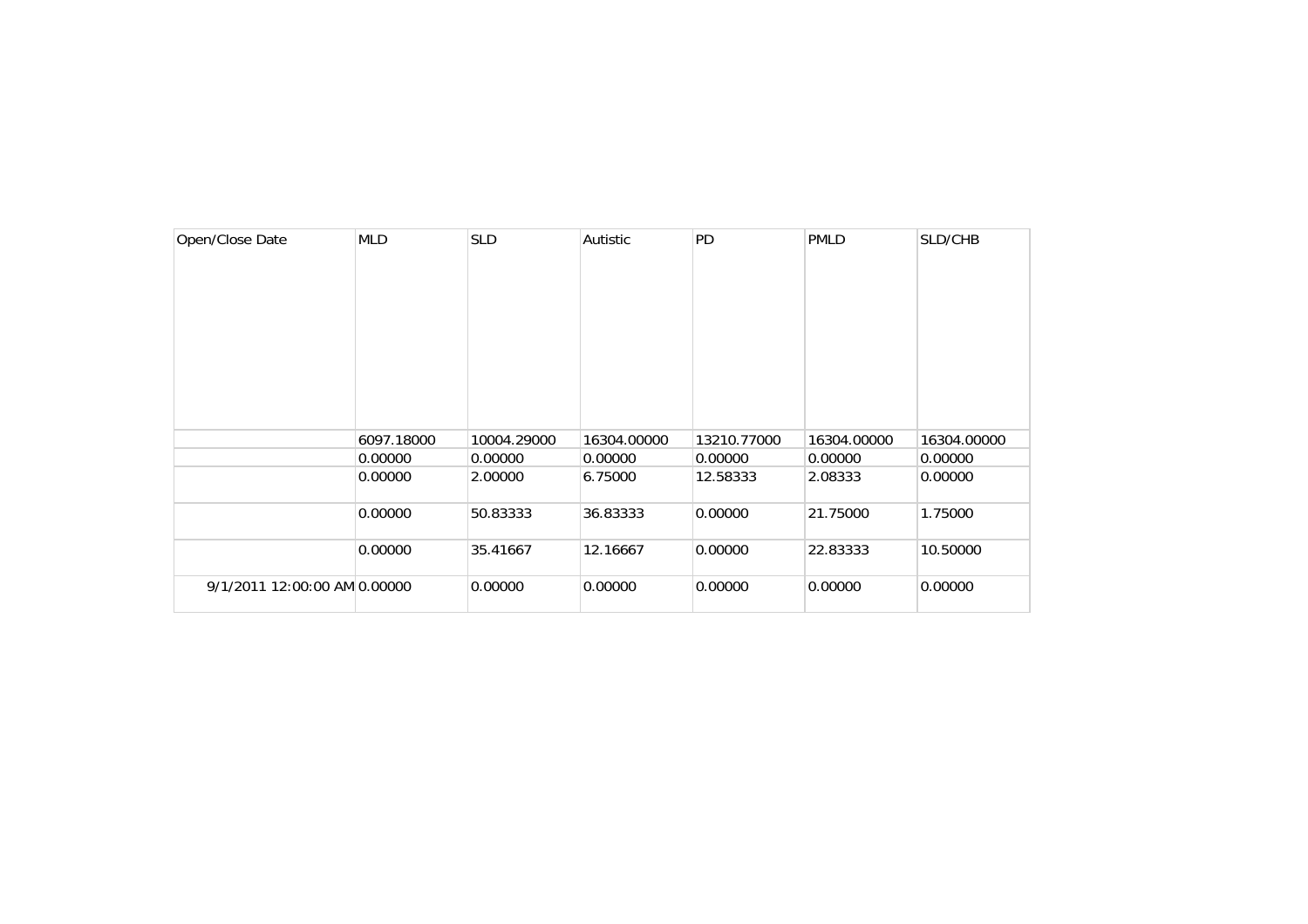| <b>CLD</b> | CLD/CHB     | <b>VHLN</b> | <b>BESD Standard</b> | <b>BESD Enhanced Primary Pupil</b> | <b>Referral Unit</b> | <b>Referral Unit</b> | Secondary Pupil Learning Centre |
|------------|-------------|-------------|----------------------|------------------------------------|----------------------|----------------------|---------------------------------|
| 7595.48000 | 11855.94000 | 22186.11000 | 17111.00000          | 23625.00000                        | 22615.24000          | 23354.11000          | 8231.04000                      |
| 0.00000    | 0.00000     | 0.00000     | 0.00000              | 0.00000                            | 0.00000              | 0.00000              | 0.00000                         |
| 98.83333   | 8.00000     | 1.58333     | 0.00000              | 0.00000                            | 0.00000              | 0.00000              | 0.00000                         |
| 0.00000    | 0.83333     | 7.25000     | 0.00000              | 0.00000                            | 0.00000              | 0.00000              | 0.00000                         |
| 0.00000    | 0.00000     | 2.83333     | 0.00000              | 0.00000                            | 0.00000              | 0.00000              | 0.00000                         |
| 0.00000    | 0.00000     | 0.00000     | 18.08333             | 2.91667                            | 7.00000              | 17.50000             | 23.33333                        |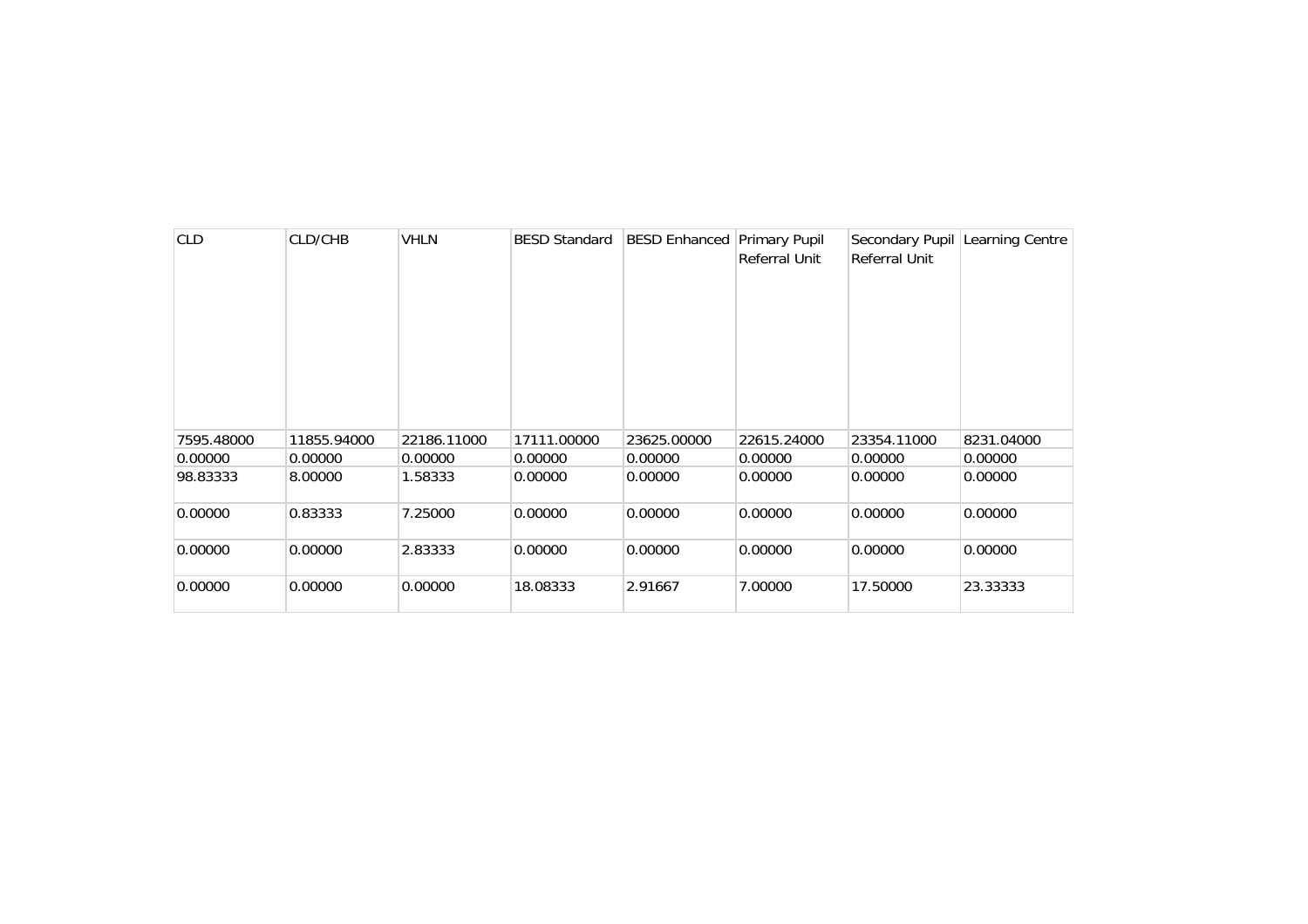| <b>Hospital Service</b> | <b>Total Special</b> | KS1 Alternative       | <b>KS1 Alternative</b> | Difference in    | Sixth Form      | Other Place led                             | <b>Total Additional</b> |
|-------------------------|----------------------|-----------------------|------------------------|------------------|-----------------|---------------------------------------------|-------------------------|
|                         | Place-led            | <b>Funding Routes</b> | <b>Funding Routes</b>  | Funding For      | Funding-of      | Funding                                     | Pupil Led               |
|                         | funding              | Class Based           | Ghost Funding          | Pupils educated  |                 | pupils from local (treated as Pupil Funding |                         |
|                         |                      |                       |                        | additionally at  | authority funds | Led)                                        |                         |
|                         |                      |                       |                        | FE colleges,     |                 |                                             |                         |
|                         |                      |                       |                        | WBLP or          |                 |                                             |                         |
|                         |                      |                       |                        | Providers of     |                 |                                             |                         |
|                         |                      |                       |                        | more practical   |                 |                                             |                         |
|                         |                      |                       |                        | learning options |                 |                                             |                         |
|                         |                      |                       |                        |                  |                 |                                             |                         |
| 4071.12000              |                      |                       |                        |                  |                 |                                             |                         |
| 7.00000                 |                      | 0.00000               | 0.00000                | 0.00000          | 0.00000         | 0.00000                                     |                         |
| 0.00000                 | 1210924.70568        | 0.00000               | 0.00000                | 0.00000          | 0.00000         | 0.00000                                     | 0.00000                 |
|                         |                      |                       |                        |                  |                 |                                             |                         |
| 0.00000                 | 1662955.19529        | 0.00000               | 0.00000                | 0.00000          | 0.00000         | 0.00000                                     | 0.00000                 |
| 0.00000                 | 1159011.20856        | 0.00000               | 0.00000                | 0.00000          | 0.00000         | 0.00000                                     | 0.00000                 |
|                         |                      |                       |                        |                  |                 |                                             |                         |
| 21.00000                | 1222884.88594        | 0.00000               | 0.00000                | 0.00000          | 0.00000         | 0.00000                                     | 0.00000                 |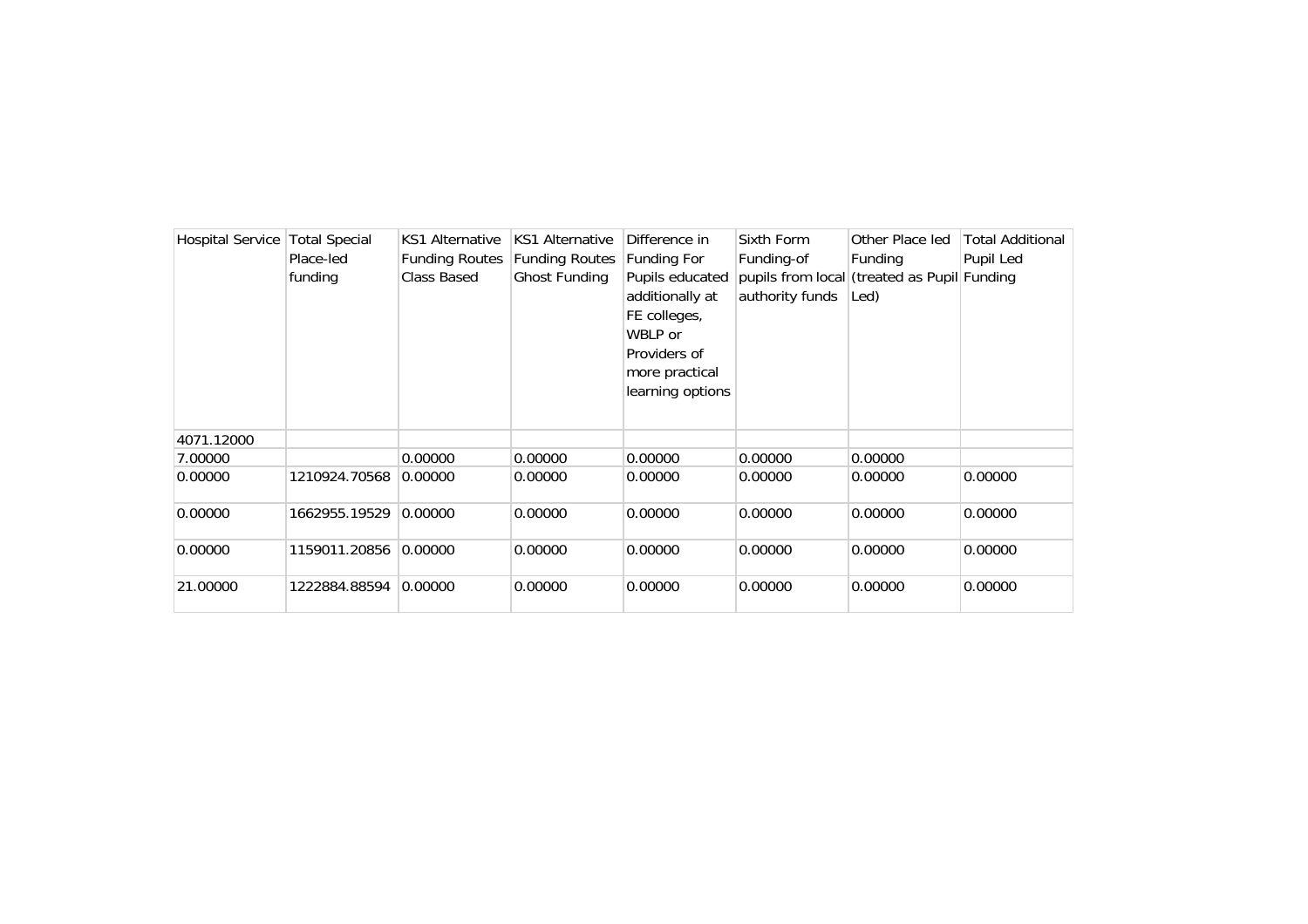| <b>YPLA Grant</b><br>Allocation<br><b>Funding Sixth</b><br>Form Pupils | Total Sixth form Pupils with or<br>funding | without<br>statements<br>(pupil-led) -<br>Named pupil<br>individually<br>assigned<br>resources | Pupils with or<br>without<br>statements<br>(pupil-led) -<br>Other | Pupils with or<br>without<br>statements<br>(place-led<br>led) named pupil led) - Other<br>individually<br>assigned<br>resources | Pupils with or<br>without<br>statements<br>(place-led<br>treated as pupil- treated as pupil- | - based on<br>Foundation<br><b>Stage Results</b> | Prior Attainment Prior Attainment<br>- based on Key<br>Stage 1 Stage<br><b>Results</b> |
|------------------------------------------------------------------------|--------------------------------------------|------------------------------------------------------------------------------------------------|-------------------------------------------------------------------|---------------------------------------------------------------------------------------------------------------------------------|----------------------------------------------------------------------------------------------|--------------------------------------------------|----------------------------------------------------------------------------------------|
| 0.00000                                                                |                                            | 0.00000                                                                                        | 0.00000                                                           | 0.00000                                                                                                                         | 0.00000                                                                                      | 75.00000                                         | 75.00000                                                                               |
| 0.00000                                                                | 0.00000                                    | 0.00000                                                                                        | 0.00000                                                           | 0.00000                                                                                                                         | 0.00000                                                                                      | 0.00000                                          | 0.00000                                                                                |
| 0.00000                                                                | 0.00000                                    | 0.00000                                                                                        | 0.00000                                                           | 0.00000                                                                                                                         | 0.00000                                                                                      | 0.00000                                          | 0.00000                                                                                |
| 0.00000                                                                | 0.00000                                    | 0.00000                                                                                        | 0.00000                                                           | 0.00000                                                                                                                         | 0.00000                                                                                      | 0.00000                                          | 0.00000                                                                                |
| 0.00000                                                                | 0.00000                                    | 0.00000                                                                                        | 0.00000                                                           | 0.00000                                                                                                                         | 0.00000                                                                                      | 0.00000                                          | 0.00000                                                                                |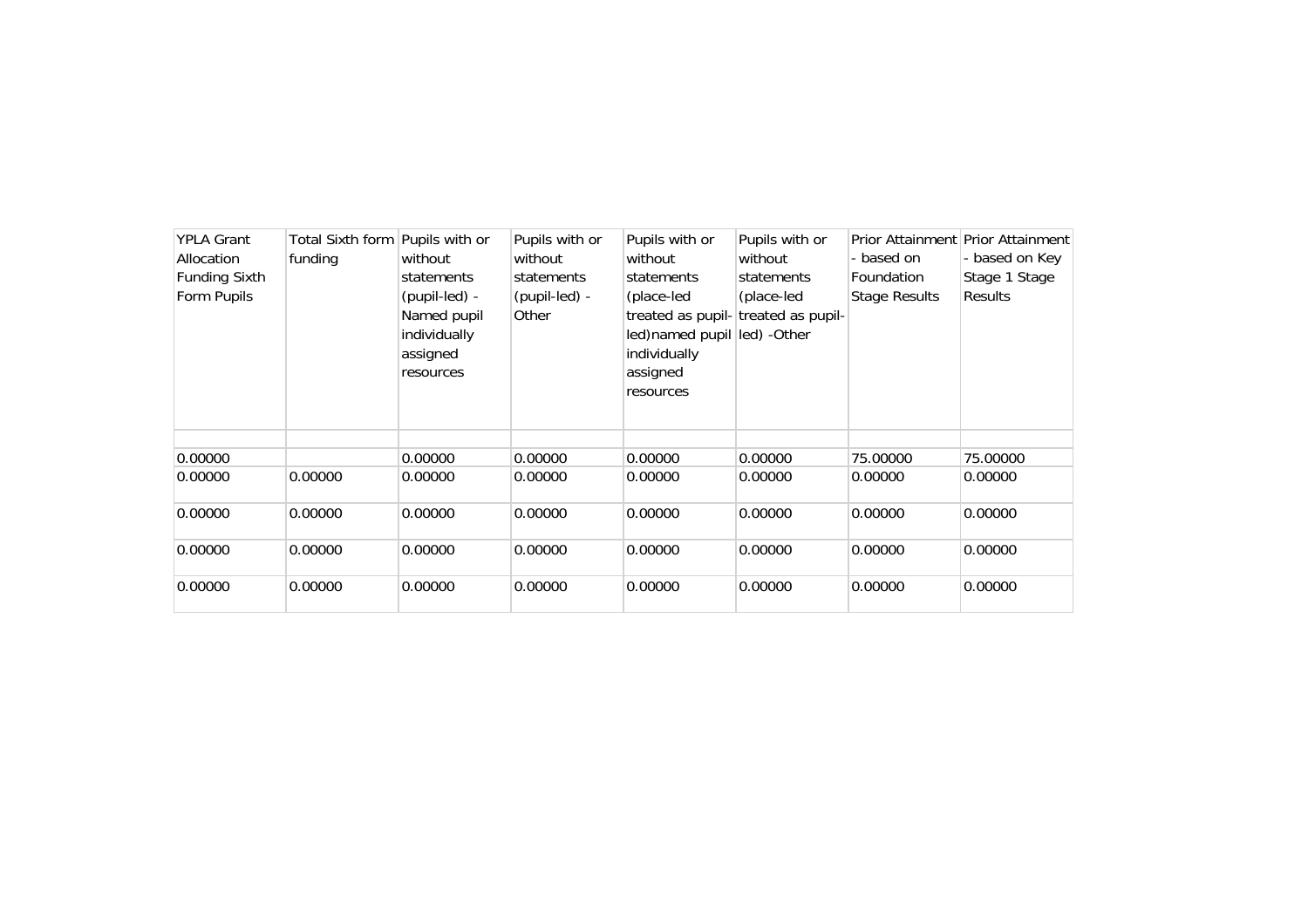|           | Prior Attainment Prior Attainment Primary |                 | Primary         | Primary         | Primary              | Primary         | Primary              |
|-----------|-------------------------------------------|-----------------|-----------------|-----------------|----------------------|-----------------|----------------------|
| - Primary | - based on Key                            | Resource Base - | Resource Base - | Resource Base - | Resource Base -      | Resource Base - | Resource Base -      |
| minimum   | Stage 2 resukts                           | Social          | Social          | Social          | Hearing              | Hearing         | Hearing              |
| guarantee |                                           | Communication   | Communication   | Communication   | <b>Impaired Band</b> | Impaired Band   | <b>Impaired Band</b> |
|           |                                           | Band A - place  | Band B - place  | Band C - place  | A - place led        | B - place led   | C - place led        |
|           |                                           | led             | led             | led             |                      |                 |                      |
|           |                                           |                 |                 |                 |                      |                 |                      |
|           |                                           |                 |                 |                 |                      |                 |                      |
|           |                                           |                 |                 |                 |                      |                 |                      |
|           |                                           |                 |                 |                 |                      |                 |                      |
|           |                                           |                 |                 |                 |                      |                 |                      |
| 0.00000   | 75.00000                                  | 0.00000         | 0.00000         | 0.00000         | 0.00000              | 0.00000         | 0.00000              |
| 0.00000   | 0.00000                                   | 0.00000         | 0.00000         | 0.00000         | 0.00000              | 0.00000         | 0.00000              |
|           |                                           |                 |                 |                 |                      |                 |                      |
| 0.00000   | 0.00000                                   | 0.00000         | 0.00000         | 0.00000         | 0.00000              | 0.00000         | 0.00000              |
|           |                                           |                 |                 |                 |                      |                 |                      |
| 0.00000   | 0.00000                                   | 0.00000         | 0.00000         | 0.00000         | 0.00000              | 0.00000         | 0.00000              |
|           |                                           |                 |                 |                 |                      |                 |                      |
| 0.00000   | 0.00000                                   | 0.00000         | 0.00000         | 0.00000         | 0.00000              | 0.00000         | 0.00000              |
|           |                                           |                 |                 |                 |                      |                 |                      |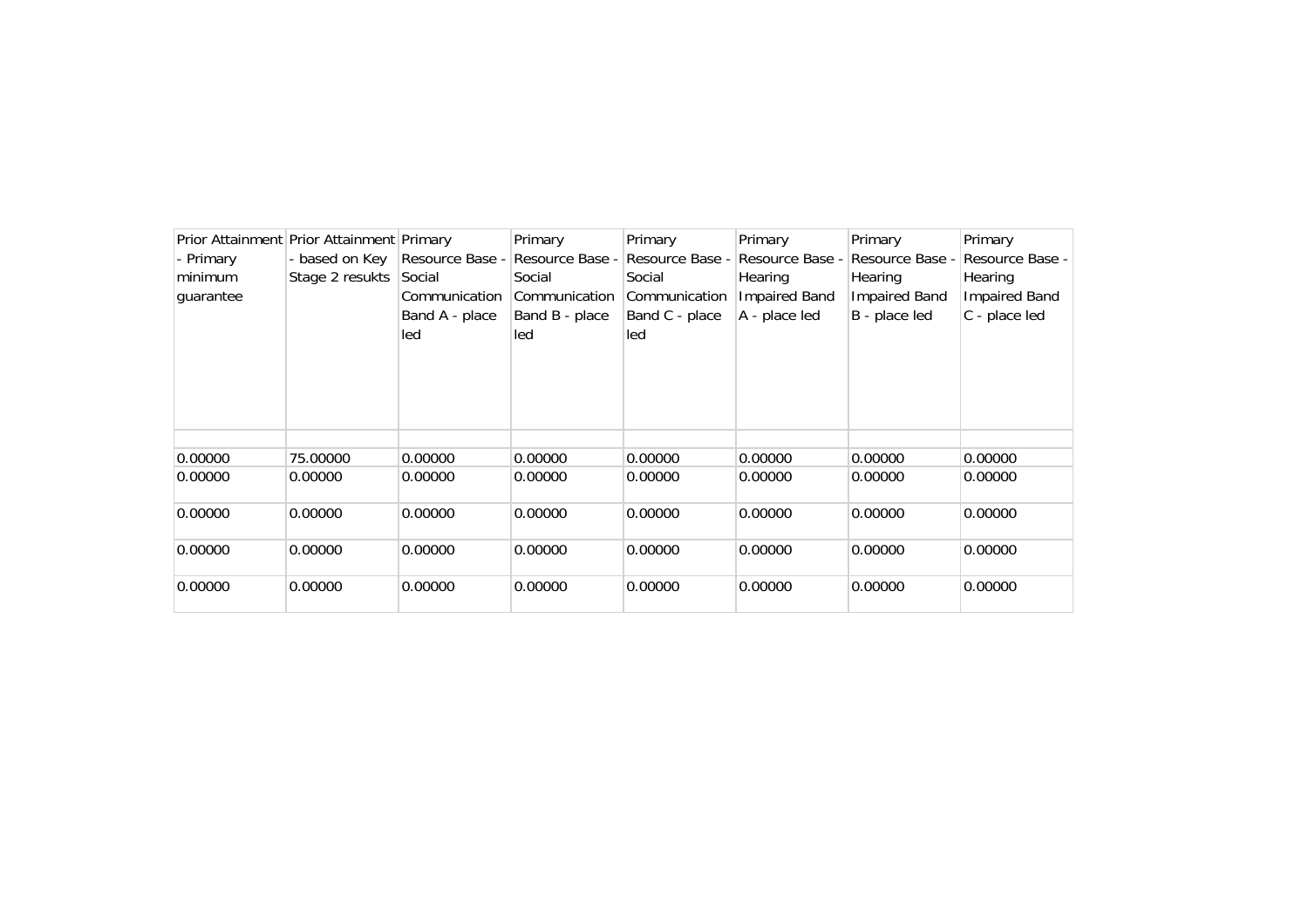| Primary         | Primary         | Primary                     | Primary         | Primary         | Primary                              | Primary         | Primary         |
|-----------------|-----------------|-----------------------------|-----------------|-----------------|--------------------------------------|-----------------|-----------------|
| Resource Base - | Resource Base - | Resource Base -             | Resource Base - | Resource Base - | Resource Base -                      | Resource Base - | Resource Base - |
| Speech &        | Speech &        | Visually                    | Visually        | Visually        | Physical                             | Physical        | Physical        |
| Language Band   | Language Band   | Impaired - Total Impaired - |                 | Impaired - High | Disability - Total Disability - High |                 | Disability -    |
| A - place led   | B - place led   | - place led                 | Moderate -      | place led       | - place led                          | place led       | Moderate -      |
|                 |                 |                             | place led       |                 |                                      |                 | place led       |
|                 |                 |                             |                 |                 |                                      |                 |                 |
|                 |                 |                             |                 |                 |                                      |                 |                 |
|                 |                 |                             |                 |                 |                                      |                 |                 |
|                 |                 |                             |                 |                 |                                      |                 |                 |
|                 |                 |                             |                 |                 |                                      |                 |                 |
| 0.00000         | 0.00000         | 0.00000                     | 0.00000         | 0.00000         | 0.00000                              | 0.00000         | 0.00000         |
| 0.00000         | 0.00000         | 0.00000                     | 0.00000         | 0.00000         | 0.00000                              | 0.00000         | 0.00000         |
|                 |                 |                             |                 |                 |                                      |                 |                 |
| 0.00000         | 0.00000         | 0.00000                     | 0.00000         | 0.00000         | 0.00000                              | 0.00000         | 0.00000         |
|                 |                 |                             |                 |                 |                                      |                 |                 |
| 0.00000         | 0.00000         | 0.00000                     | 0.00000         | 0.00000         | 0.00000                              | 0.00000         | 0.00000         |
|                 |                 |                             |                 |                 |                                      |                 |                 |
| 0.00000         | 0.00000         | 0.00000                     | 0.00000         | 0.00000         | 0.00000                              | 0.00000         | 0.00000         |
|                 |                 |                             |                 |                 |                                      |                 |                 |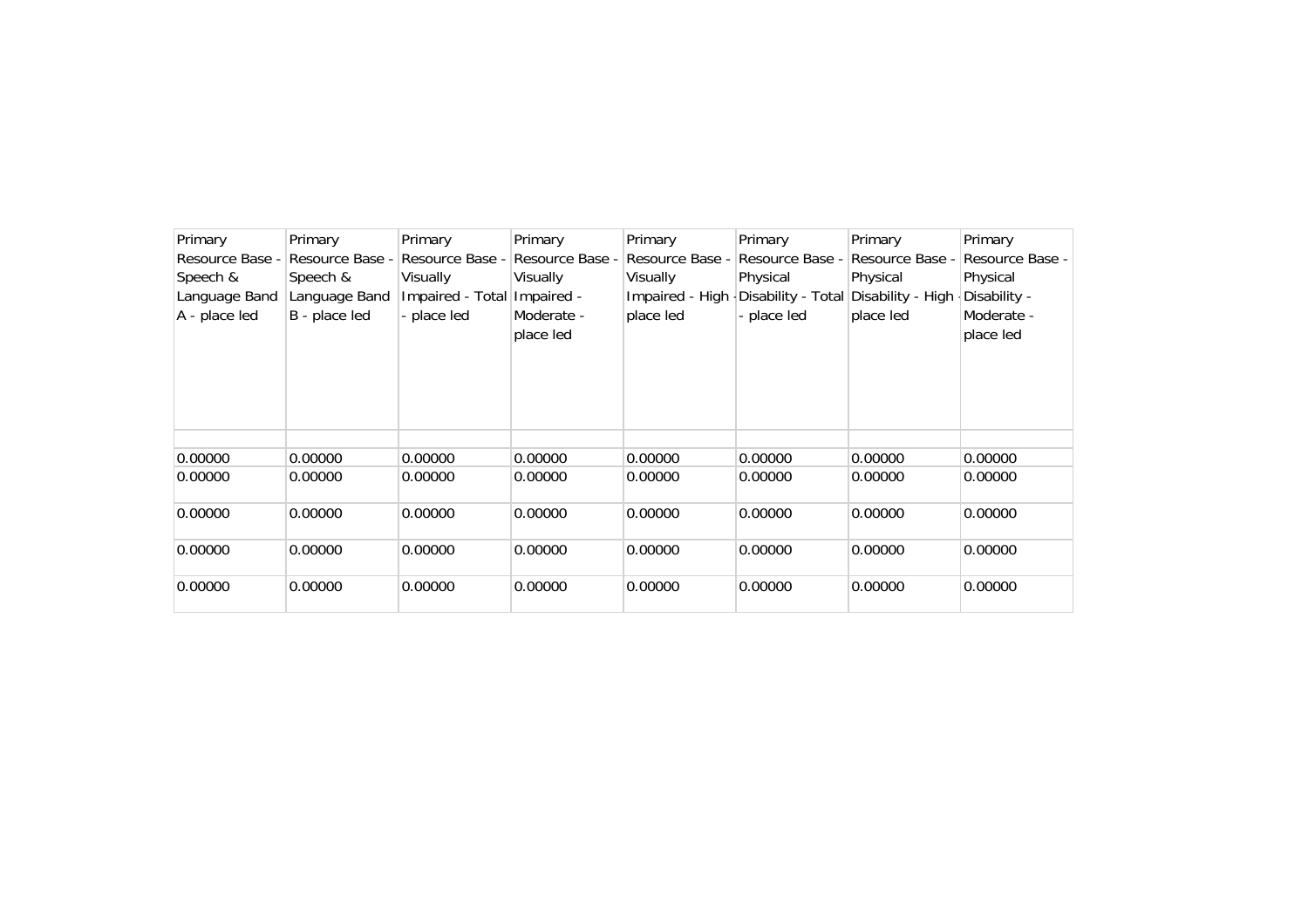| Secondary<br>Resource Base -<br>Language &<br>Communication<br>Band A - place<br>led | Secondary<br>Resource Base -<br>Language &<br>Communication<br>Band B- place<br>led | Secondary<br>Resource Base -<br>Hearing<br><b>Impaired Band</b><br>A - place led | Secondary<br>Resource Base -<br>Hearing<br><b>Impaired Band</b><br>B - place led | Secondary<br>Resource Base -<br>Hearing<br><b>Impaired Band</b><br>C - place led | Secondary<br>Resource Base -<br>Physical<br>Disability Band<br>$A^*$ - place led | Secondary<br>Resource Base -<br>Physical<br><b>Disability Band</b><br>A - place led | Secondary<br>Resource Base -<br>Physical<br>Disability Band<br>B - place led |
|--------------------------------------------------------------------------------------|-------------------------------------------------------------------------------------|----------------------------------------------------------------------------------|----------------------------------------------------------------------------------|----------------------------------------------------------------------------------|----------------------------------------------------------------------------------|-------------------------------------------------------------------------------------|------------------------------------------------------------------------------|
|                                                                                      |                                                                                     |                                                                                  |                                                                                  |                                                                                  |                                                                                  |                                                                                     |                                                                              |
| 0.00000                                                                              | 0.00000                                                                             | 0.00000                                                                          | 0.00000                                                                          | 0.00000                                                                          | 0.00000                                                                          | 0.00000                                                                             | 0.00000                                                                      |
| 0.00000                                                                              | 0.00000                                                                             | 0.00000                                                                          | 0.00000                                                                          | 0.00000                                                                          | 0.00000                                                                          | 0.00000                                                                             | 0.00000                                                                      |
| 0.00000                                                                              | 0.00000                                                                             | 0.00000                                                                          | 0.00000                                                                          | 0.00000                                                                          | 0.00000                                                                          | 0.00000                                                                             | 0.00000                                                                      |
| 0.00000                                                                              | 0.00000                                                                             | 0.00000                                                                          | 0.00000                                                                          | 0.00000                                                                          | 0.00000                                                                          | 0.00000                                                                             | 0.00000                                                                      |
| 0.00000                                                                              | 0.00000                                                                             | 0.00000                                                                          | 0.00000                                                                          | 0.00000                                                                          | 0.00000                                                                          | 0.00000                                                                             | 0.00000                                                                      |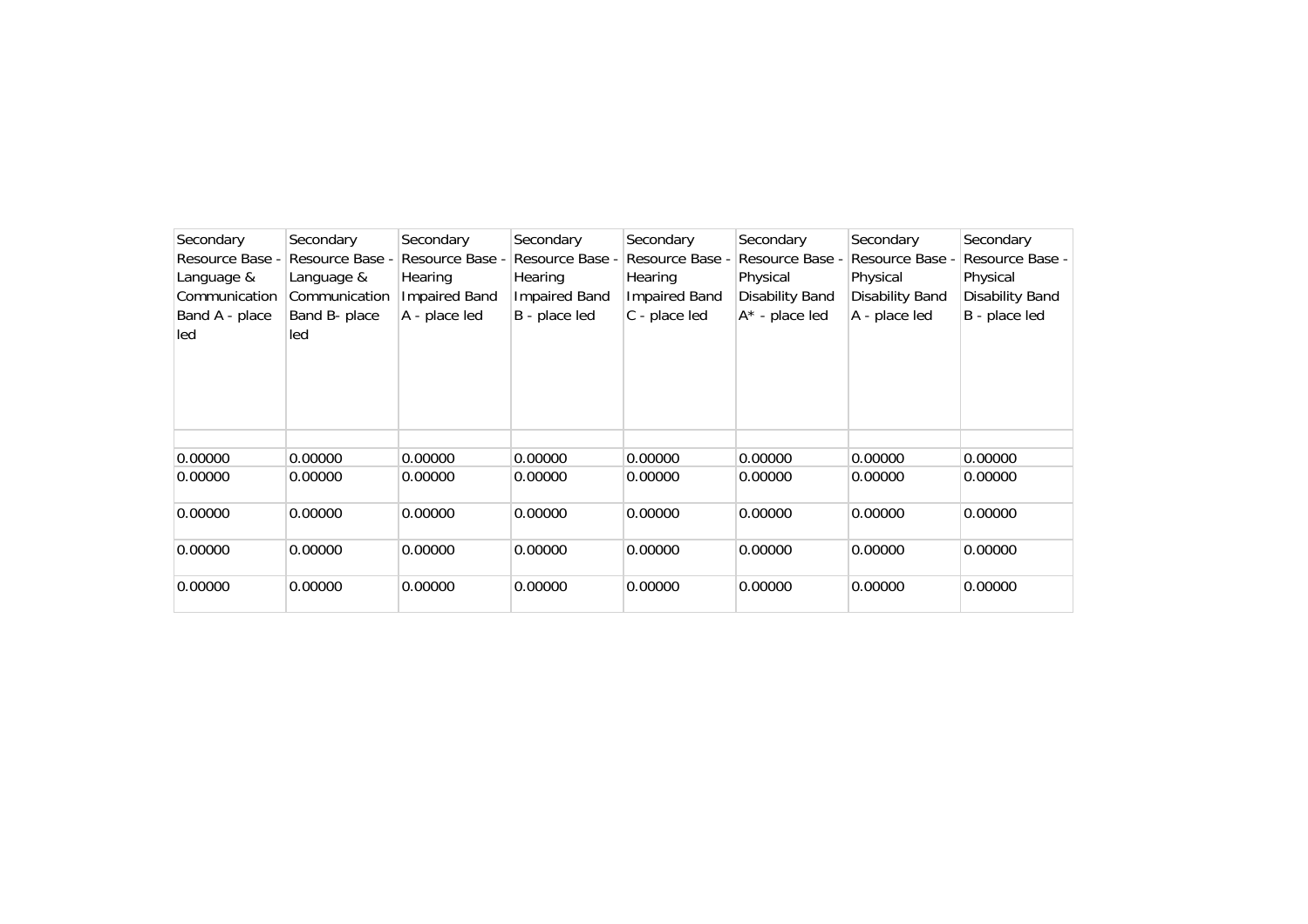| Secondary              | Special School | Special School  | Special School | Special School | Special School | Total AEN -       | Primary       |
|------------------------|----------------|-----------------|----------------|----------------|----------------|-------------------|---------------|
| Resource Base -        | pupils age 2 - | pupils age 11 - | pupils age 14  | pupils age 15  | pupils age 16+ | <b>Identified</b> | Resource Base |
| Physical               | 10             | 13              |                |                |                | Special           | Hearing       |
| <b>Disability Band</b> |                |                 |                |                |                | Educational       | Impaired Lump |
| C - place led          |                |                 |                |                |                | Needs (pupil-     | <b>Sum</b>    |
|                        |                |                 |                |                |                | led)              |               |
|                        |                |                 |                |                |                |                   |               |
|                        |                |                 |                |                |                |                   |               |
|                        |                |                 |                |                |                |                   |               |
|                        |                |                 |                |                |                |                   |               |
|                        |                |                 |                |                |                |                   |               |
| 0.00000                | 0.00000        | 0.00000         | 0.00000        | 0.00000        | 0.00000        |                   | 0.00000       |
| 0.00000                | 2727.11000     | 8399.83000      | 2224.65000     | 36502.76000    | 1380.25000     | 51234.60000       | 0.00000       |
|                        |                |                 |                |                |                |                   |               |
| 0.00000                | 6224.92500     | 4128.73000      | 1334.79000     | 11733.03000    | 17943.25000    | 41364.72500       | 0.00000       |
|                        |                |                 |                |                |                |                   |               |
| 0.00000                | 4149.95000     | 1566.07000      | 593.24000      | 3911.01000     | 24844.50000    | 35064.77000       | 0.00000       |
|                        |                |                 |                |                |                |                   |               |
| 0.00000                | 2005.80750     | 2408.42833      | 1989.82917     | 30418.97000    | 2415.44000     | 39238.47500       | 0.00000       |
|                        |                |                 |                |                |                |                   |               |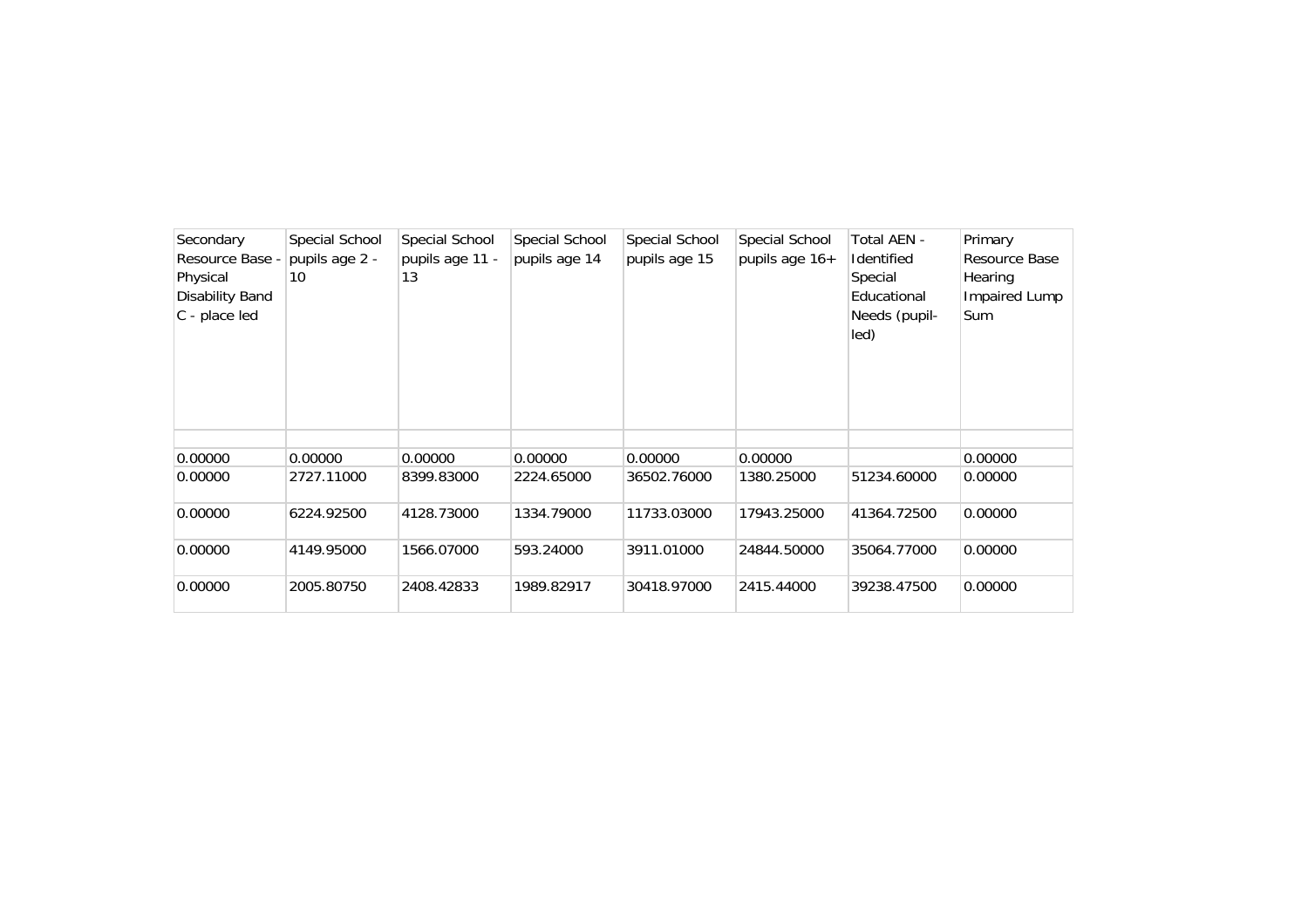| Primary       | Primary         | Primary         | Secondary       | Secondary       | Secondary       | Secondary                   | Total AEN - |
|---------------|-----------------|-----------------|-----------------|-----------------|-----------------|-----------------------------|-------------|
| Resource Base | Resource Base - | Resource Base - | Resource Base - | Resource Base - | Resource Base - | Resource Base -             | identified  |
| Social        | Speech &        | Physical        | Language &      | Physical        | Hearing         | Therapy                     | Special     |
| Communication | Language Lump   | Disability Lump | Communication   | Disability Lump | Impaired Lump   | Support Lump                | educational |
| Lump Sum      | Sum             | Sum             | Lump Sum        | Sum             | <b>Sum</b>      | Sum per session needs (non- |             |
|               |                 |                 |                 |                 |                 |                             | pupil led)  |
|               |                 |                 |                 |                 |                 |                             |             |
|               |                 |                 |                 |                 |                 |                             |             |
|               |                 |                 |                 |                 |                 |                             |             |
|               |                 |                 |                 |                 |                 |                             |             |
|               |                 |                 |                 |                 |                 |                             |             |
| 0.00000       | 0.00000         | 0.00000         | 0.00000         | 0.00000         | 0.00000         | 0.00000                     |             |
| 0.00000       | 0.00000         | 0.00000         | 0.00000         | 0.00000         | 0.00000         | 0.00000                     | 0.00000     |
|               |                 |                 |                 |                 |                 |                             |             |
| 0.00000       | 0.00000         | 0.00000         | 0.00000         | 0.00000         | 0.00000         | 0.00000                     | 0.00000     |
|               |                 |                 |                 |                 |                 |                             |             |
| 0.00000       | 0.00000         | 0.00000         | 0.00000         | 0.00000         | 0.00000         | 0.00000                     | 0.00000     |
|               |                 |                 |                 |                 |                 |                             |             |
| 0.00000       | 0.00000         | 0.00000         | 0.00000         | 0.00000         | 0.00000         | 0.00000                     | 0.00000     |
|               |                 |                 |                 |                 |                 |                             |             |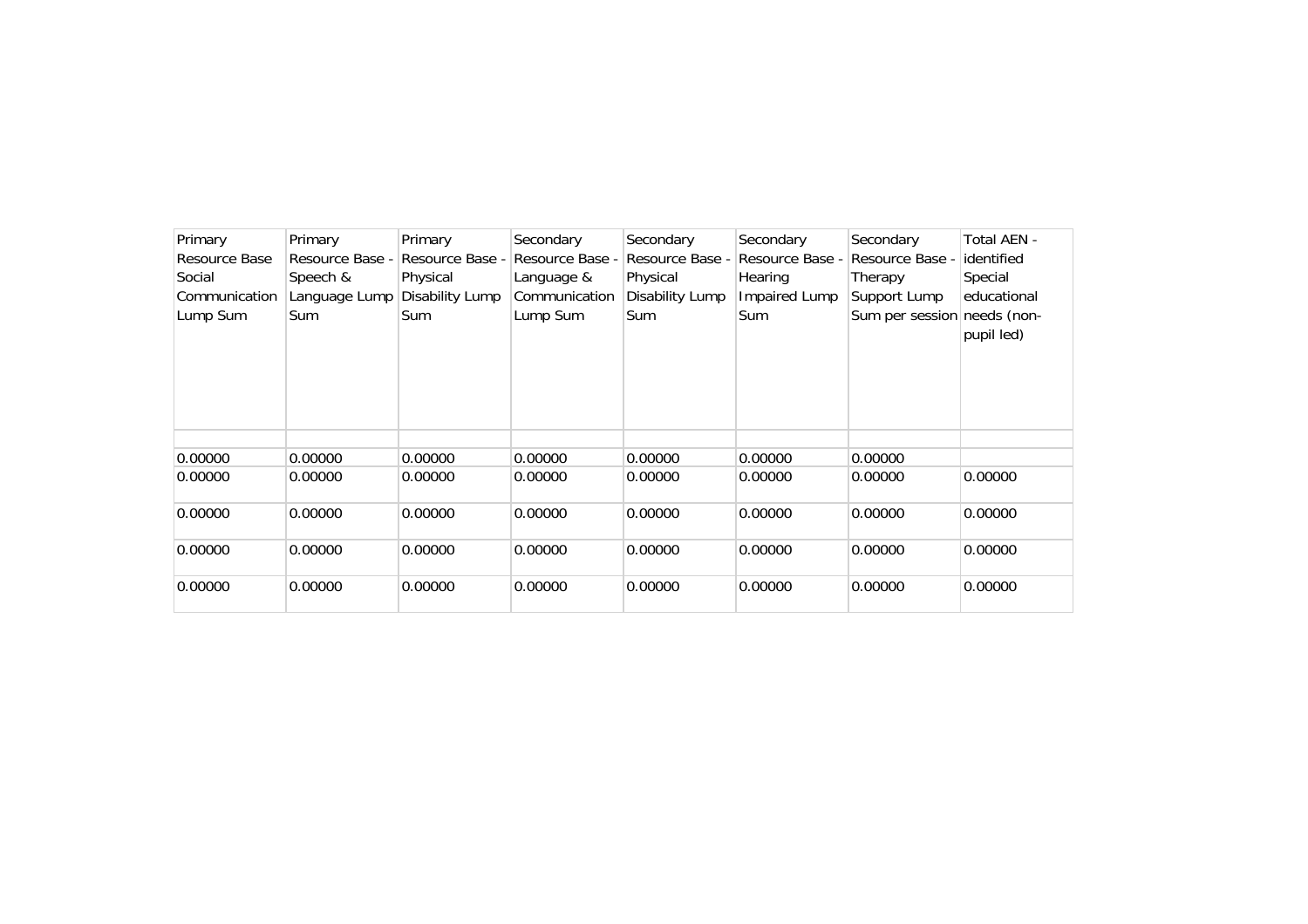| Primary<br>Personalised<br>Learning per<br>notional pupil | Secondary<br>Personalised<br>Learning per<br>notional pupil | Personalised<br>Learning per<br>pupil allocation.<br>\the prinary rate Attainment Key<br>is $£10.62$ and<br>the secondary<br>rate is £20.06. | Primary<br>Personalised<br>Learning Lower<br>Stage 2 | Secondary<br>Personalised<br>Learning Lower<br><b>Attainment Key</b><br>Stage 3 | Secondary<br>Personalised<br>Learning Lower<br>Attainment Key<br>Stage 4 | Total AEN -<br>Other learning<br>needs | Early Years<br>Deprivation<br>Funding |
|-----------------------------------------------------------|-------------------------------------------------------------|----------------------------------------------------------------------------------------------------------------------------------------------|------------------------------------------------------|---------------------------------------------------------------------------------|--------------------------------------------------------------------------|----------------------------------------|---------------------------------------|
|                                                           |                                                             |                                                                                                                                              |                                                      |                                                                                 |                                                                          |                                        |                                       |
| 75.00000                                                  | 75.00000                                                    | 0.00000                                                                                                                                      | 75.00000                                             | 75.00000                                                                        | 75.00000                                                                 |                                        | 100.00000                             |
| 0.00000                                                   | 0.00000                                                     | 0.00000                                                                                                                                      | 0.00000                                              | 0.00000                                                                         | 0.00000                                                                  | 0.00000                                | 0.00000                               |
| 0.00000                                                   | 0.00000                                                     | 0.00000                                                                                                                                      | 0.00000                                              | 0.00000                                                                         | 0.00000                                                                  | 0.00000                                | 0.00000                               |
| 0.00000                                                   | 0.00000                                                     | 0.00000                                                                                                                                      | 0.00000                                              | 0.00000                                                                         | 0.00000                                                                  | 0.00000                                | 0.00000                               |
| 0.00000                                                   | 0.00000                                                     | 0.00000                                                                                                                                      | 0.00000                                              | 0.00000                                                                         | 0.00000                                                                  | 0.00000                                | 0.00000                               |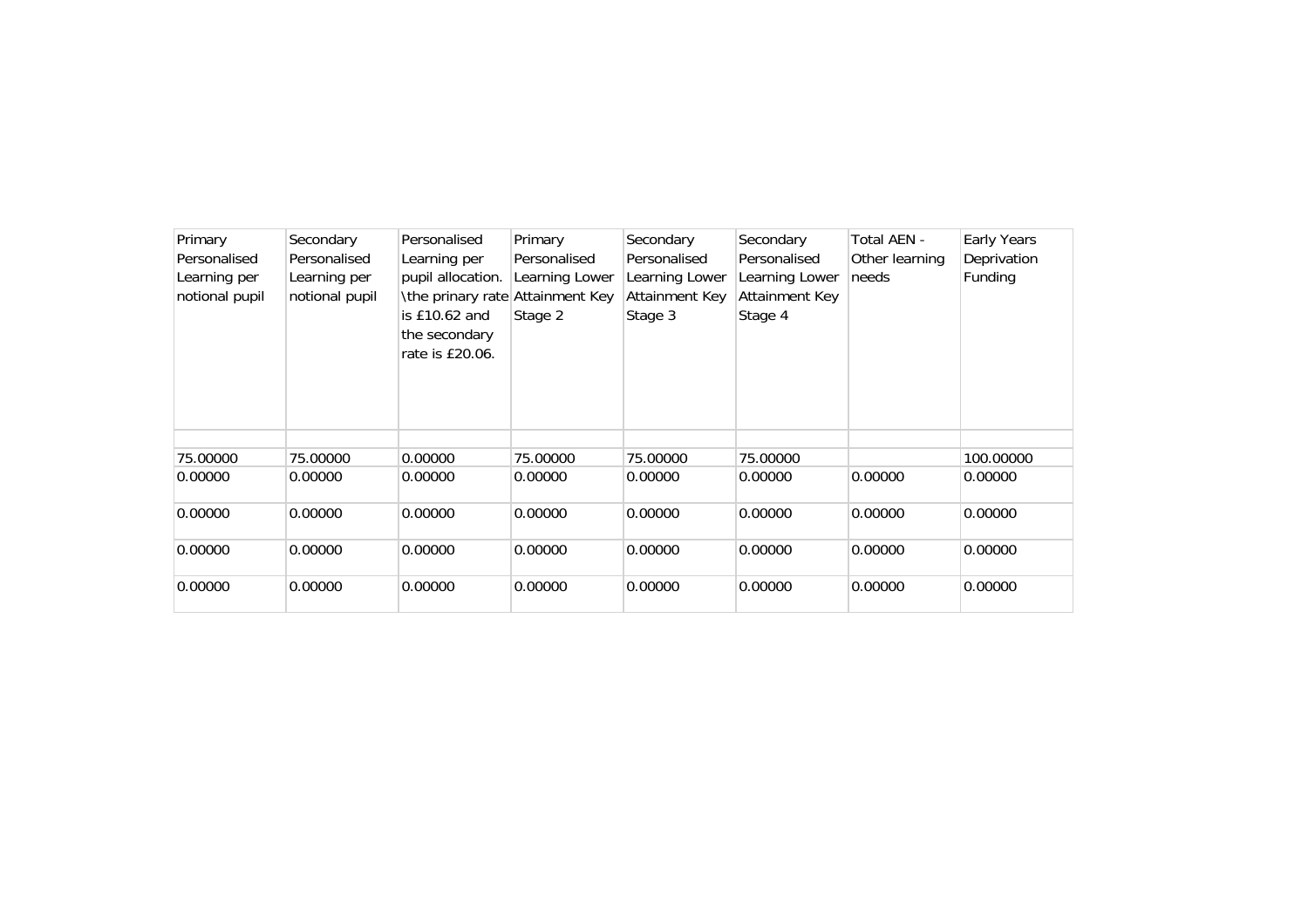| Total AEN -<br>Social Need | Floor area per<br>m2 | Listed Building<br>Factor | Rates      | Rent    | Split Site  | <b>Total Site-</b><br>specific factors<br>(including pupil<br>led) | Detached<br>Playing Fields |
|----------------------------|----------------------|---------------------------|------------|---------|-------------|--------------------------------------------------------------------|----------------------------|
|                            |                      |                           |            |         |             |                                                                    |                            |
|                            | 0.00000              | 0.00000                   | 0.00000    | 0.00000 | 0.00000     |                                                                    | 0.00000                    |
| 0.00000                    | 57771.00000          | 0.00000                   | 0.00000    | 0.00000 | 0.00000     | 57771.00000                                                        | 0.00000                    |
| 0.00000                    | 88649.00000          | 0.00000                   | 0.00000    | 0.00000 | 0.00000     | 88649.00000                                                        | 0.00000                    |
| 0.00000                    | 80536.92350          | 0.00000                   | 0.00000    | 0.00000 | 25012.00000 | 105548.92350                                                       | 0.00000                    |
| 0.00000                    | 80132.94000          | 0.00000                   | 2652.00000 | 0.00000 | 29164.00000 | 111948.94000                                                       | 0.00000                    |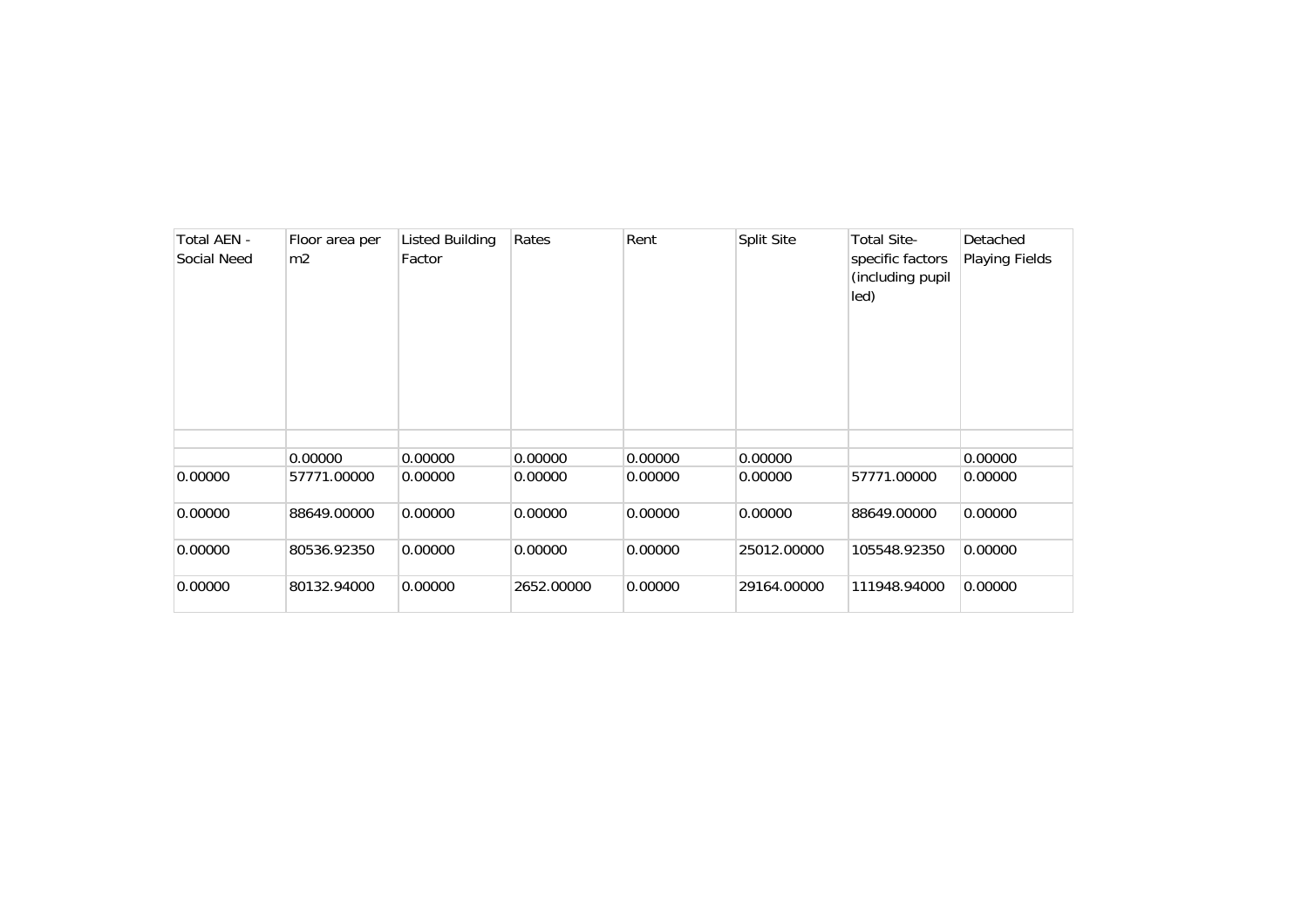| Expanding<br>Schools -<br>Reception form<br>of entry | Expanding<br>Schools - Key<br>Stage 1 | Expanding<br>Schools - Key<br>Stage 2 | Expanding<br>Schools - Key<br>Stage 3 | Expanding<br>Schools - Key<br>Stage 4 | Learning<br>Support Unit | School Lump<br><b>Sum</b> | New School<br>Start Up (pre<br>opening) |
|------------------------------------------------------|---------------------------------------|---------------------------------------|---------------------------------------|---------------------------------------|--------------------------|---------------------------|-----------------------------------------|
|                                                      |                                       |                                       |                                       |                                       |                          |                           |                                         |
| 0.00000                                              | 0.00000                               | 0.00000                               | 0.00000                               | 0.00000                               | 0.00000                  | 0.00000                   | 0.00000                                 |
| 0.00000                                              | 0.00000                               | 0.00000                               | 0.00000                               | 0.00000                               | 0.00000                  | 0.00000                   | 0.00000                                 |
| 0.00000                                              | 0.00000                               | 0.00000                               | 0.00000                               | 0.00000                               | 0.00000                  | 0.00000                   | 0.00000                                 |
| 0.00000                                              | 0.00000                               | 0.00000                               | 0.00000                               | 0.00000                               | 0.00000                  | 0.00000                   | 0.00000                                 |
| 0.00000                                              | 0.00000                               | 0.00000                               | 0.00000                               | 0.00000                               | 0.00000                  | 0.00000                   | 0.00000                                 |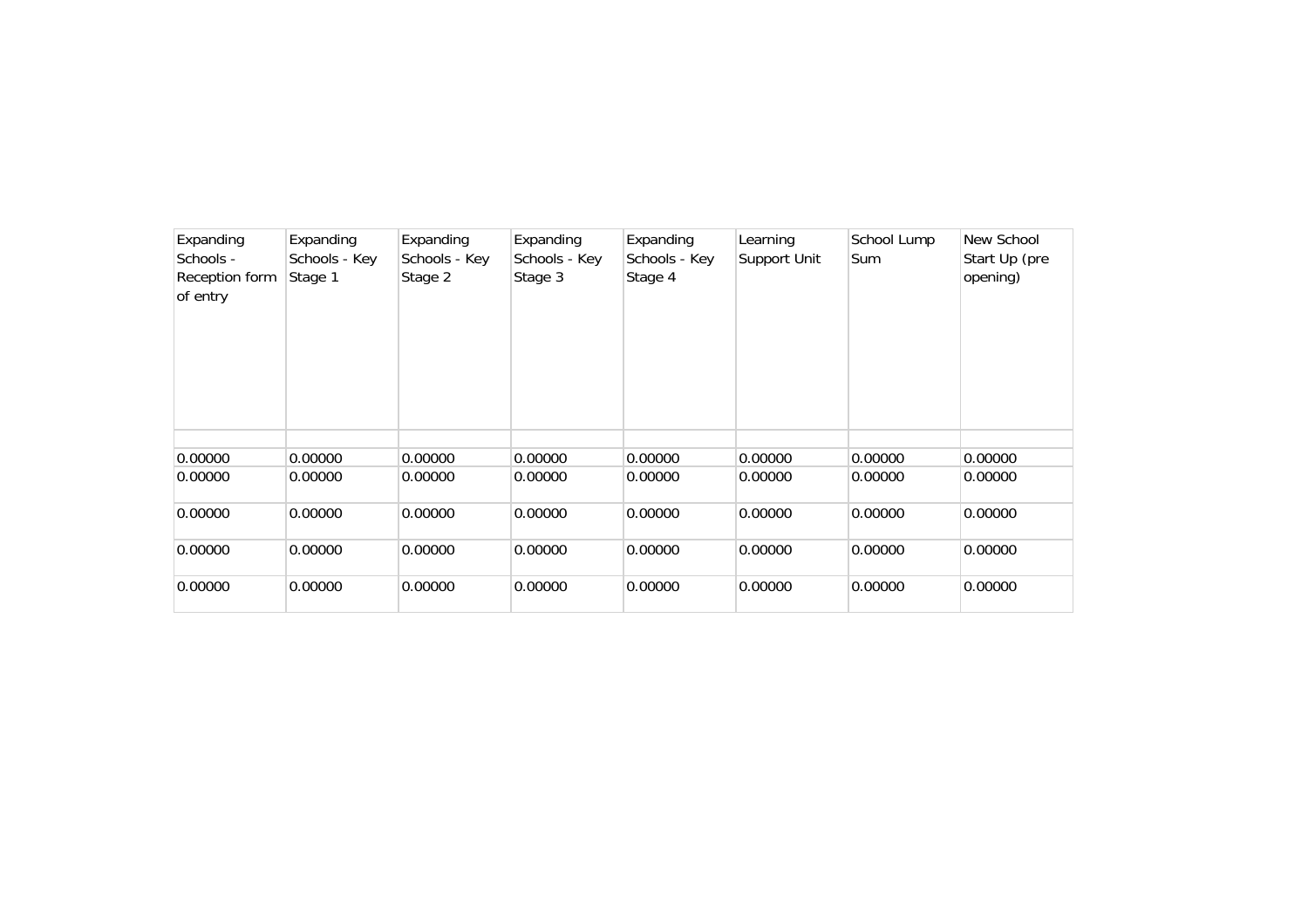| New School<br>Start Up Subsidy 5%<br>Lump Sum | Safety Net @ | Safety Net @<br>7.92% | Safety Net @<br>10% | Secondary<br>School Meals -<br>per authorised<br>Free School<br>Meal | Primary Small<br>per pupil under<br>300 | Primary Small<br>School Support - School Support - Social Inclusion<br>Actual/Average<br>teacher<br>allocation | Secondary |
|-----------------------------------------------|--------------|-----------------------|---------------------|----------------------------------------------------------------------|-----------------------------------------|----------------------------------------------------------------------------------------------------------------|-----------|
| 0.00000                                       | 0.00000      | 0.00000               | 0.00000             | 0.00000                                                              | 0.00000                                 | 0.00000                                                                                                        | 0.00000   |
| 0.00000                                       | 0.00000      | 0.00000               | 0.00000             | 0.00000                                                              | 0.00000                                 | 0.00000                                                                                                        | 0.00000   |
| 0.00000                                       | 0.00000      | 0.00000               | 0.00000             | 0.00000                                                              | 0.00000                                 | 0.00000                                                                                                        | 0.00000   |
| 0.00000                                       | 0.00000      | 0.00000               | 0.00000             | 0.00000                                                              | 0.00000                                 | 0.00000                                                                                                        | 0.00000   |
| 0.00000                                       | 0.00000      | 0.00000               | 0.00000             | 0.00000                                                              | 0.00000                                 | 0.00000                                                                                                        | 0.00000   |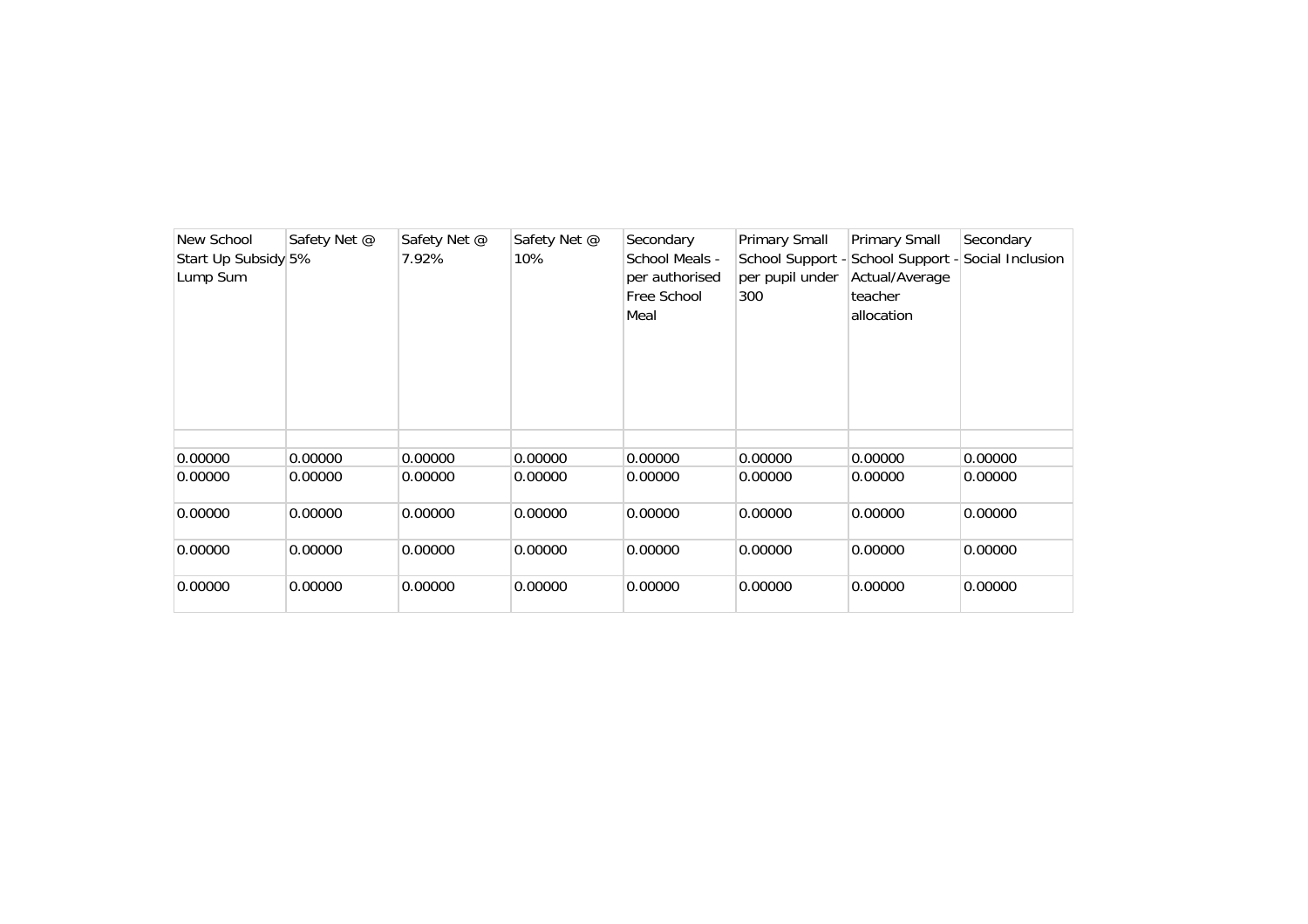| <b>VA Schools</b><br>Admissions | Special Schools<br>Actual/Average<br>allocation | Special Schools<br>Lump Sum | Special Schools<br>New School<br>- pre opening | <b>Special Schools</b><br>New School<br>Setting Up Costs Setting Up Costs on site<br>- post opening | Special Schools<br>Swimming Pool | Special Schools<br>Therapy<br>Support per<br>session | <b>BESD Special</b><br>School<br>Behavioural<br>Support Team<br>Lump Sum |
|---------------------------------|-------------------------------------------------|-----------------------------|------------------------------------------------|-----------------------------------------------------------------------------------------------------|----------------------------------|------------------------------------------------------|--------------------------------------------------------------------------|
|                                 |                                                 |                             |                                                |                                                                                                     |                                  |                                                      |                                                                          |
| 0.00000                         | 0.00000                                         | 0.00000                     | 0.00000                                        | 0.00000                                                                                             | 0.00000                          | 0.00000                                              | 7.00000                                                                  |
| 0.00000                         | 18117.00000                                     | 137532.00000                | 0.00000                                        | 0.00000                                                                                             | 0.00000                          | 9241.00000                                           | 0.00000                                                                  |
| 0.00000                         | -18430.00000                                    | 137532.00000                | 0.00000                                        | 0.00000                                                                                             | 6206.00000                       | 9241.00000                                           | 0.00000                                                                  |
| 0.00000                         | -483.00000                                      | 137532.00000                | 0.00000                                        | 0.00000                                                                                             | 6206.00000                       | 9241.00000                                           | 0.00000                                                                  |
| 0.00000                         | 0.00000                                         | 80227.00000                 | 90000.00000                                    | 46178.00000                                                                                         | 0.00000                          | 0.00000                                              | 290494.00000                                                             |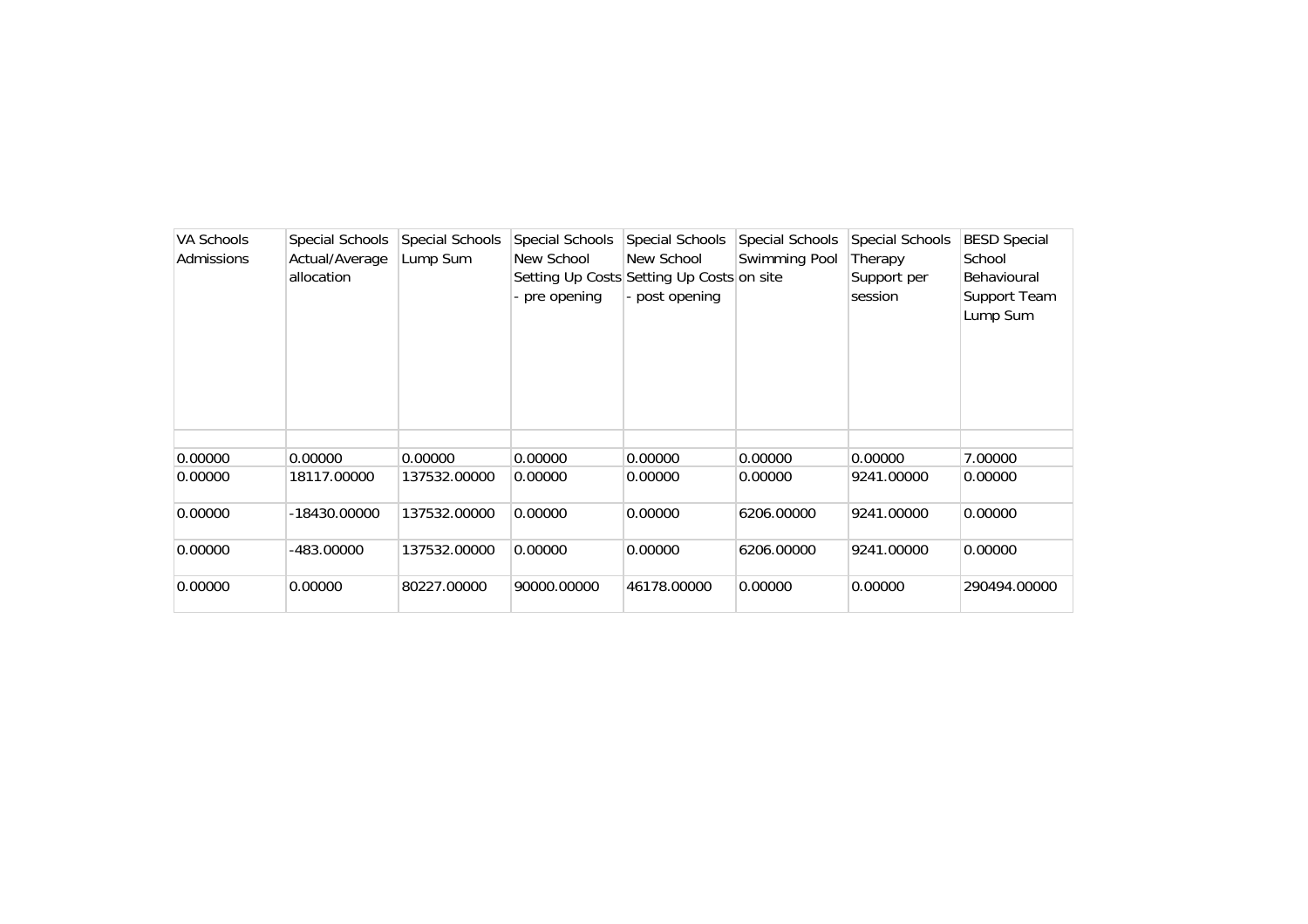| <b>BESD Special</b><br>School EOTAs<br>Admin Lump<br>Sum | <b>Total School-</b><br>specific factors<br>(Including pupil-<br>led) | School      | School<br>Standards Grant Standards Grant Development<br>(Personalisation) Grant - Core | School      | School<br>Development<br>Grant - AST's | School<br>Development<br>Grant -<br>Specialist<br>Schools, High<br>Performing<br>Specialist<br>Schools and<br>Leading Edge | One to One<br>Tuition |
|----------------------------------------------------------|-----------------------------------------------------------------------|-------------|-----------------------------------------------------------------------------------------|-------------|----------------------------------------|----------------------------------------------------------------------------------------------------------------------------|-----------------------|
|                                                          |                                                                       |             |                                                                                         |             |                                        |                                                                                                                            |                       |
| 0.00000                                                  |                                                                       | 0.00000     | 66.00000                                                                                | 0.00000     | 0.00000                                | 0.00000                                                                                                                    | 75.00000              |
| 0.00000                                                  | 164890.00000                                                          | 44120.00000 | 6646.00000                                                                              | 46068.00000 | 0.00000                                | 67095.00000                                                                                                                | 11228.51000           |
| 0.00000                                                  | 134549.00000                                                          | 42500.00000 | 5321.00000                                                                              | 48524.00000 | 0.00000                                | 60000.00000                                                                                                                | 5519.10000            |
| 0.00000                                                  | 152496.00000                                                          | 37520.00000 | 5321.00000                                                                              | 49344.00000 | 0.00000                                | 60000.00000                                                                                                                | 2093.45000            |
| 66810.00000                                              | 573709.00000                                                          | 41160.00000 | 5321.00000                                                                              | 33163.00000 | 0.00000                                | 0.00000                                                                                                                    | 3219.47000            |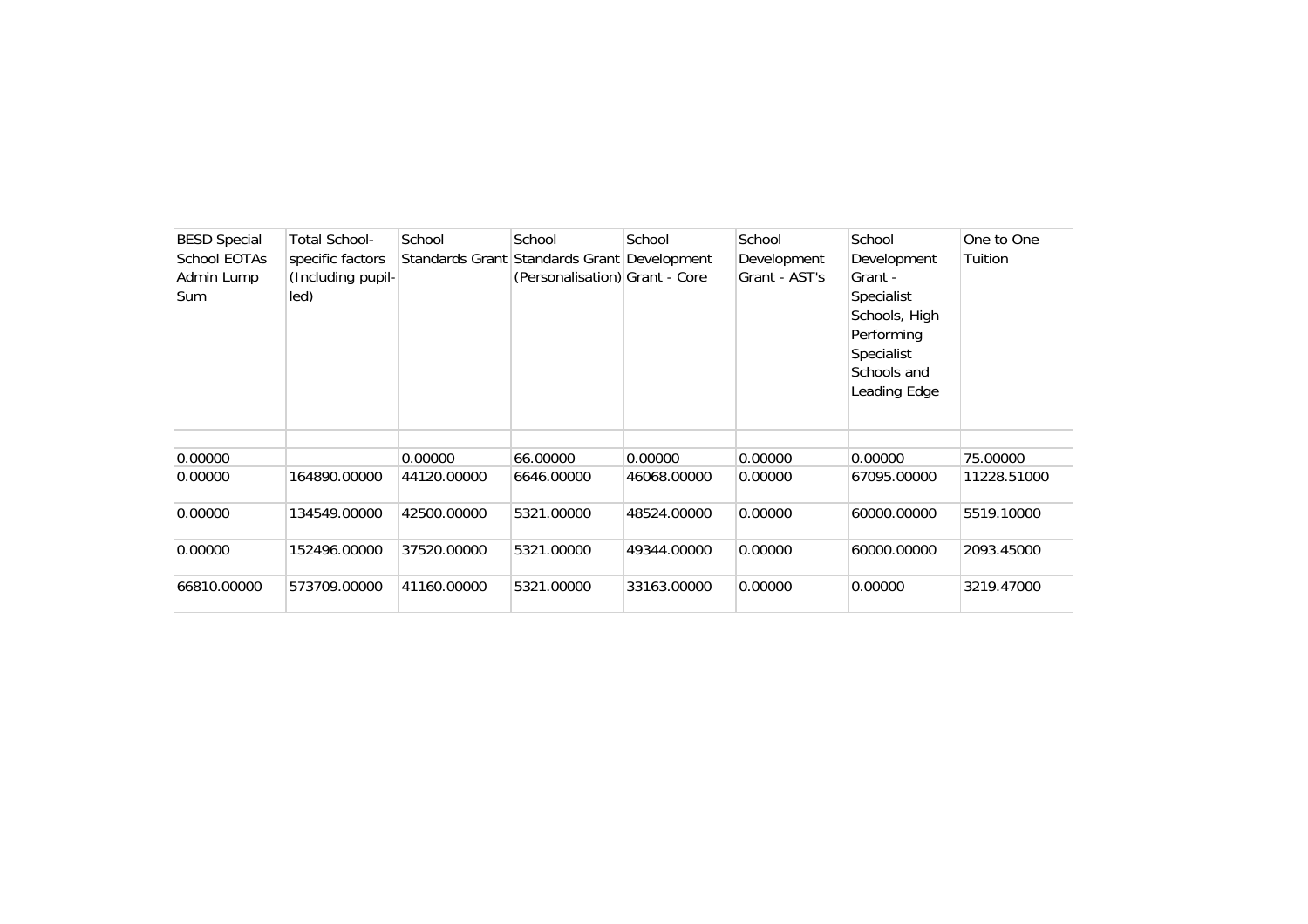| Extended       | Extended        |              |                 |               | Primary National Primary National Primary National Primary National Primary National Secondary |                    |              |
|----------------|-----------------|--------------|-----------------|---------------|------------------------------------------------------------------------------------------------|--------------------|--------------|
| <b>Schools</b> | Schools Subsidy | Strategies - | Strategies -    | Strategies -  | Strategies -                                                                                   | Strategies -       | National     |
| Sustainability |                 | Targeted     | Leading         | Every Child a | Every Child a                                                                                  | <b>Every Child</b> | Strategies - |
|                |                 |              | <b>Teachers</b> | Writer        | Reader                                                                                         | Counts             | Targeted     |
|                |                 |              |                 |               |                                                                                                |                    |              |
|                |                 |              |                 |               |                                                                                                |                    |              |
|                |                 |              |                 |               |                                                                                                |                    |              |
|                |                 |              |                 |               |                                                                                                |                    |              |
|                |                 |              |                 |               |                                                                                                |                    |              |
|                |                 |              |                 |               |                                                                                                |                    |              |
|                |                 |              |                 |               |                                                                                                |                    |              |
| 0.00000        | 100.00000       | 0.00000      | 0.00000         | 0.00000       | 0.00000                                                                                        | 0.00000            | 0.00000      |
| 4899.00000     | 5733.14000      | 0.00000      | 0.00000         | 0.00000       | 0.00000                                                                                        | 0.00000            | 0.00000      |
|                |                 |              |                 |               |                                                                                                |                    |              |
| 4646.00000     | 3143.98000      | 0.00000      | 1286.00000      | 0.00000       | 0.00000                                                                                        | 0.00000            | 0.00000      |
|                |                 |              |                 |               |                                                                                                |                    |              |
| 3900.00000     | 2404.22000      | 0.00000      | 0.00000         | 0.00000       | 0.00000                                                                                        | 0.00000            | 0.00000      |
|                |                 |              |                 |               |                                                                                                |                    |              |
| 2542.00000     | 0.00000         | 0.00000      | 0.00000         | 0.00000       | 0.00000                                                                                        | 0.00000            | 0.00000      |
|                |                 |              |                 |               |                                                                                                |                    |              |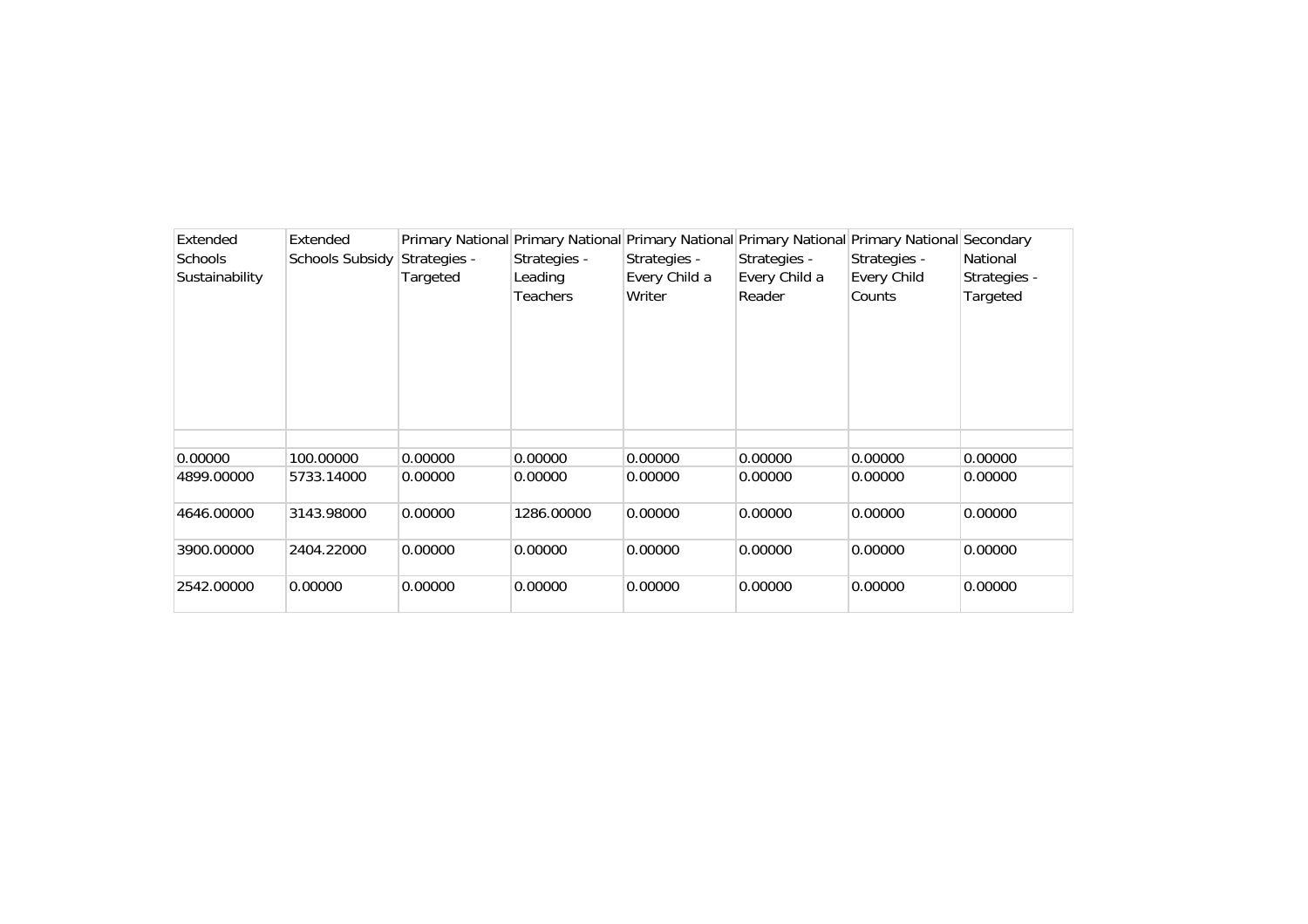| Secondary<br>National<br>Strategies -<br>Universal<br>Element | <b>Total Historical</b><br>grants factors | Transitional<br>provision | Abatement of<br>Primary Funding Secondary | Abatement of<br>Funding | Total budget<br>adjustments | Minimum<br>Funding<br>Guarantee | Sixth form pupil<br>numbers (Jan<br>2011) |
|---------------------------------------------------------------|-------------------------------------------|---------------------------|-------------------------------------------|-------------------------|-----------------------------|---------------------------------|-------------------------------------------|
| 0.00000                                                       |                                           | 0.00000                   | 0.00000                                   | 0.00000                 |                             |                                 |                                           |
| 0.00000                                                       | 185789.65000                              | 0.00000                   | 0.00000                                   | 0.00000                 | 0.00000                     | 0.00000                         | 0.00000                                   |
| 0.00000                                                       | 170940.08000                              | 0.00000                   | 0.00000                                   | 0.00000                 | 0.00000                     | 0.00000                         | 13.00000                                  |
| 0.00000                                                       | 160582.67000                              | 0.00000                   | 0.00000                                   | 0.00000                 | 0.00000                     | 0.00000                         | 20.00000                                  |
| 0.00000                                                       | 85405.47000                               | 0.00000                   | 0.00000                                   | 0.00000                 | 0.00000                     | 0.00000                         | 0.00000                                   |